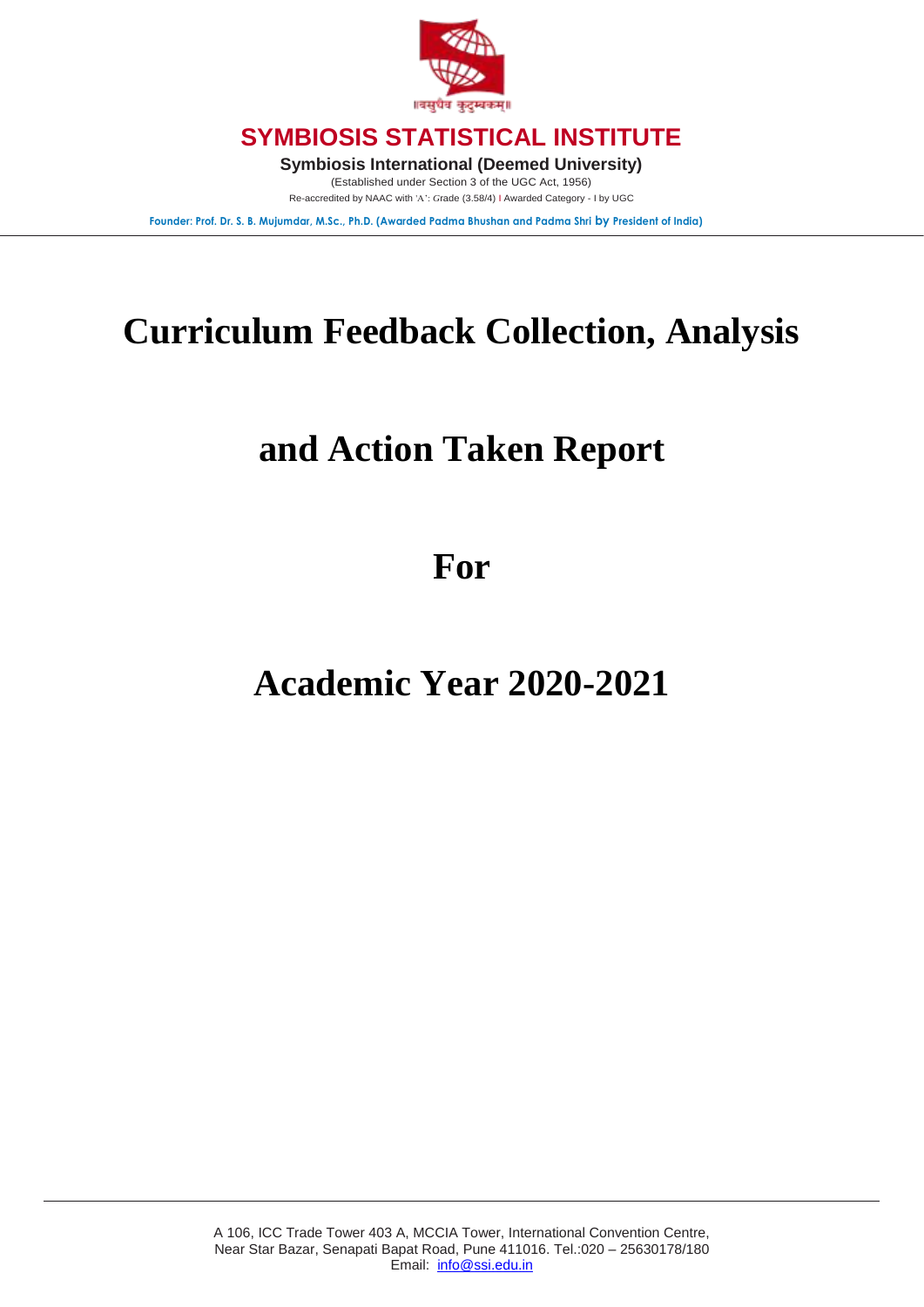

# Symbiosis International (Deemed University)<br>
(Established under Section 3 of the UGC Act, 1956)

Re-accredited by NAAC with'A' Grade (3.58/4) | Awarded Category - I by UGC

Founder: Prof. Dr. S. B. Mujumdar, M.Sc., Ph.D. (Awarded Padma Bhushan and Padma Shri by President of India)

| <b>Action Taken Report</b> |                                                                                                                                                                |                                                                                                                                                                                                                           |  |  |  |  |  |  |
|----------------------------|----------------------------------------------------------------------------------------------------------------------------------------------------------------|---------------------------------------------------------------------------------------------------------------------------------------------------------------------------------------------------------------------------|--|--|--|--|--|--|
| Sr. No.                    | <b>Particulars/Action Point</b>                                                                                                                                | <b>Action Taken</b>                                                                                                                                                                                                       |  |  |  |  |  |  |
| 1                          | Inclusion of Time Series, ANN, Logistic<br>Regression, Predictive Modelling, Lasso and Ridge<br>Regression, Regularization, and Neural Network in<br>programme | These topics are already<br>available in the program<br>structure.                                                                                                                                                        |  |  |  |  |  |  |
| $\overline{2}$             | Software Application: SPSS, R, SAS, Python and<br>Object Oriented Programming                                                                                  | Some sessions will be<br>arranged for R and Python.                                                                                                                                                                       |  |  |  |  |  |  |
| 3                          | Few students feel that placement of few curses is not<br>appropriate.                                                                                          | The program structure<br>revisited, the placement of the<br>courses is appropriate.                                                                                                                                       |  |  |  |  |  |  |
| $\overline{4}$             | Inclusion of topics like CSR, and Sustainability and<br>Application of statistics for forecasting $&$ analytics                                                | It is decided to include CSR,<br>and Sustainability in the Big<br>Data Analytics course.                                                                                                                                  |  |  |  |  |  |  |
| 5                          | Inclusion of courses like Bayesian Inference and<br>Deep Learning.<br>$\mathbb{R}^3$                                                                           | Institute have taken approval<br>for the course Python for Data<br>Science and the deep learning<br>is the subpart of the same.<br>The draft syllabus of<br>Bayesian Inference is<br>prepared and approval is<br>pending. |  |  |  |  |  |  |
| 6                          | Inclusion of Database Management and<br>Biostatistics specialization.                                                                                          | Institute already providing the<br>specialization in<br>Biostatistics/Clinical Data<br>Analysis. The data base<br>management system may be<br>offered as VAC from course<br>catalogue.                                    |  |  |  |  |  |  |

Prof. Dr Sharvari Shukla

SSI, Pune



A 106, ICC Trade Tower 403 A, MCCIA Tower, International Convention Centre,

Near Star Bazar, Senapati Bapat Road, Pune 411016. Tel. : 020 - 25630178/180 Email: info@ssi.edu.in Website: www.ssi.edu.in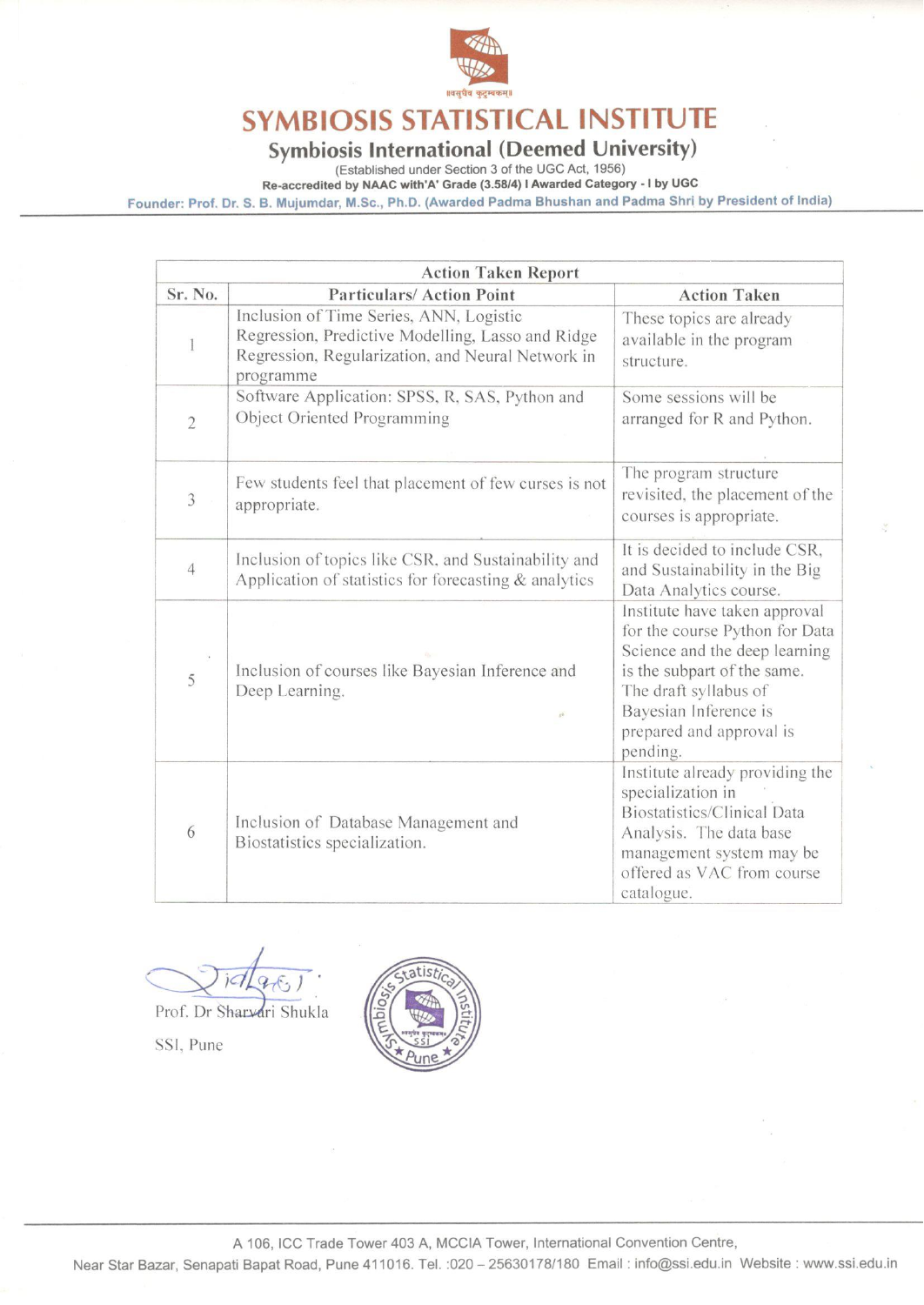

#### **Symbiosis International (Deemed University)**

(Established under Section 3 of the UGC Act, 1956)

Re-accredited by NAAC with 'A': *G*rade (3.58/4) I Awarded Category - I by UGC

**Founder: Prof. Dr. S. B. Mujumdar, M.Sc., Ph.D. (Awarded Padma Bhushan and Padma Shri by President of India)**

| SSI,<br>PuneSr<br>N <sub>0</sub> | <b>Stakeholder</b>                | <b>Stakeholder Number</b><br>of Respondents |
|----------------------------------|-----------------------------------|---------------------------------------------|
|                                  | <b>Students</b>                   | 77                                          |
|                                  | Teachers                          | 06                                          |
|                                  | <b>Employers/Industry Experts</b> | 06                                          |
|                                  | lumni                             |                                             |

#### **Students Feedback %**

| <b>Parameter</b>                                        | <b>Strongly</b><br>Agree | Agree | <b>Neutral</b> | <b>Disagree</b> | <b>Strongly</b><br><b>Disagree!</b> | <b>Total</b> |
|---------------------------------------------------------|--------------------------|-------|----------------|-----------------|-------------------------------------|--------------|
| <b>Clarity</b>                                          | 19.48                    | 45.45 | 23.38          | 7.79            | 3.90                                | 100.00       |
| <b>Relevance</b>                                        | 20.78                    | 51.95 | 20.78          | 2.60            | 3.90                                | 100.00       |
| <b>Learning</b>                                         | 19.74                    | 50.00 | 21.05          | 5.26            | 3.95                                | 100.00       |
| Applicability /<br>relevance<br>to real life situations | 20.55                    | 52.05 | 21.92          | 2.74            | 2.74                                | 100.00       |
| <b>Coverage</b>                                         | 21.05                    | 53.95 | 17.11          | 2.63            | 5.26                                | 100.00       |

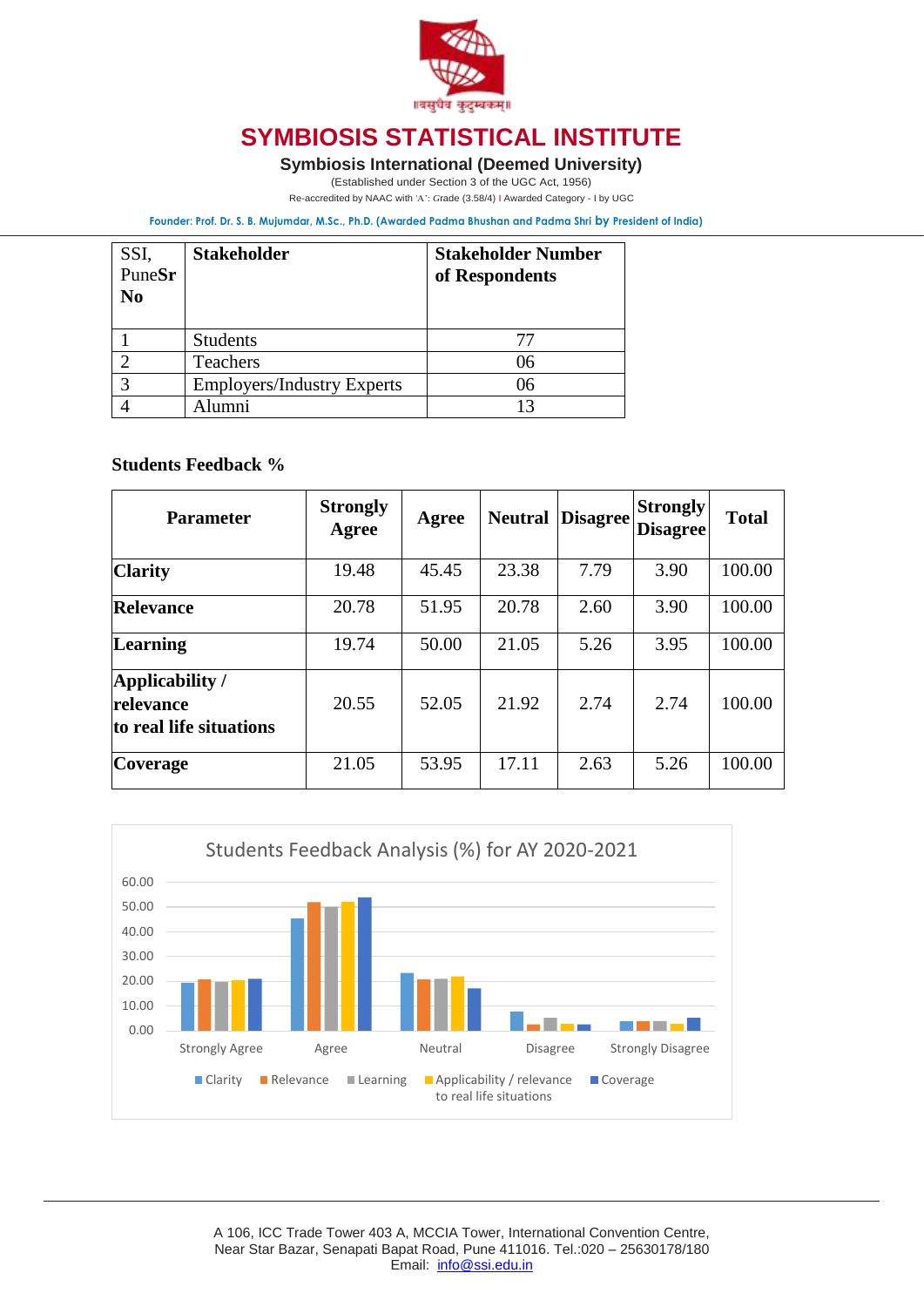

**Symbiosis International (Deemed University)**

(Established under Section 3 of the UGC Act, 1956)

Re-accredited by NAAC with 'A': *G*rade (3.58/4) I Awarded Category - I by UGC

**Founder: Prof. Dr. S. B. Mujumdar, M.Sc., Ph.D. (Awarded Padma Bhushan and Padma Shri by President of India)**

#### **Name of the Institute :** Symbiosis Statistical Institute

**Name of the Program : Master of Science (Applied Statistics)**

**Student Feedback for Design and Review of Syllabus**

**Academic Year : '2020-2021'**

**Student feedback regarding curriculum was collected through online portal. The feedback is taken according to different courses. The feedback is then analysed and on the basis of response action is taken.**

| response action is taken.                                                                                                            |                                                                                                                     |                |                |    |                                 |                                    |  |  |  |  |
|--------------------------------------------------------------------------------------------------------------------------------------|---------------------------------------------------------------------------------------------------------------------|----------------|----------------|----|---------------------------------|------------------------------------|--|--|--|--|
| No. of Respondents: 77                                                                                                               |                                                                                                                     |                |                |    |                                 |                                    |  |  |  |  |
| <b>Questions on Curriculum:</b>                                                                                                      |                                                                                                                     |                |                |    |                                 |                                    |  |  |  |  |
| Sr.No.                                                                                                                               | <b>Question</b>                                                                                                     | Agree          |                |    | Strongly Agree Neutral Disagree | <b>Strongly</b><br><b>Disagree</b> |  |  |  |  |
| $\mathbf{1}$                                                                                                                         | The course was overlapping with the courses<br>taught earlier / during the semester. If Agree,<br>Name such courses | $\overline{0}$ | $\overline{0}$ | 21 | 37                              | 18                                 |  |  |  |  |
| 2                                                                                                                                    | I was informed about our expected<br>competencies, course outcomes (CO) and<br>programme outcomes(PO)*              | 19             | 35             | 14 | $\overline{4}$                  | $\overline{4}$                     |  |  |  |  |
| $\overline{3}$                                                                                                                       | The curriculum is relevant to and provides for<br>flexibility to meet my learning needs                             | 16             | 40             | 16 | $\overline{2}$                  | 3                                  |  |  |  |  |
| $\overline{4}$                                                                                                                       | Adequate co-curricular learning opportunities<br>are provided to me to support the curricular<br>learning           |                | 38             | 16 | $\overline{4}$                  | 3                                  |  |  |  |  |
| $\overline{5}$                                                                                                                       | The course is relevant to the industry<br>requirements.                                                             | 15             | 38             | 16 | $\overline{2}$                  | $\overline{2}$                     |  |  |  |  |
| 6                                                                                                                                    | The number of hours allocated to the course<br>are adequate.                                                        | 16             | 41             | 13 | $\overline{2}$                  | $\overline{4}$                     |  |  |  |  |
| The faculty used the different pedagogies such<br>$\overline{7}$<br>as Case studies, Role play, Industry visit,<br>Presentation etc. |                                                                                                                     | 15             | 35             | 18 | 6                               | 3                                  |  |  |  |  |
| 8                                                                                                                                    | My performance in internal evaluation was<br>discussed with me.                                                     | 11             | 34             | 22 | $\overline{7}$                  | 3                                  |  |  |  |  |
| 9                                                                                                                                    | Rate the faculty teaching the course.                                                                               | 20             | 23             | 26 | 5                               | $\overline{2}$                     |  |  |  |  |

| Sr.No.         | <b>Question</b>                                                                                                                    | Yes         | No |
|----------------|------------------------------------------------------------------------------------------------------------------------------------|-------------|----|
|                | The topics were overlapping with the courses taught earlier / during<br>the semester. If Yes, name such topics with course details | $\mathbf 2$ | 74 |
| $\overline{2}$ | Would you recommend any new course / topic to be added in the<br>program structure?                                                |             |    |
| 3              | Placement of the course is in the appropriate semester. If No, Please<br>specify the correct semester                              | 74          |    |
|                | Any suggestions for the faculty to improve                                                                                         |             |    |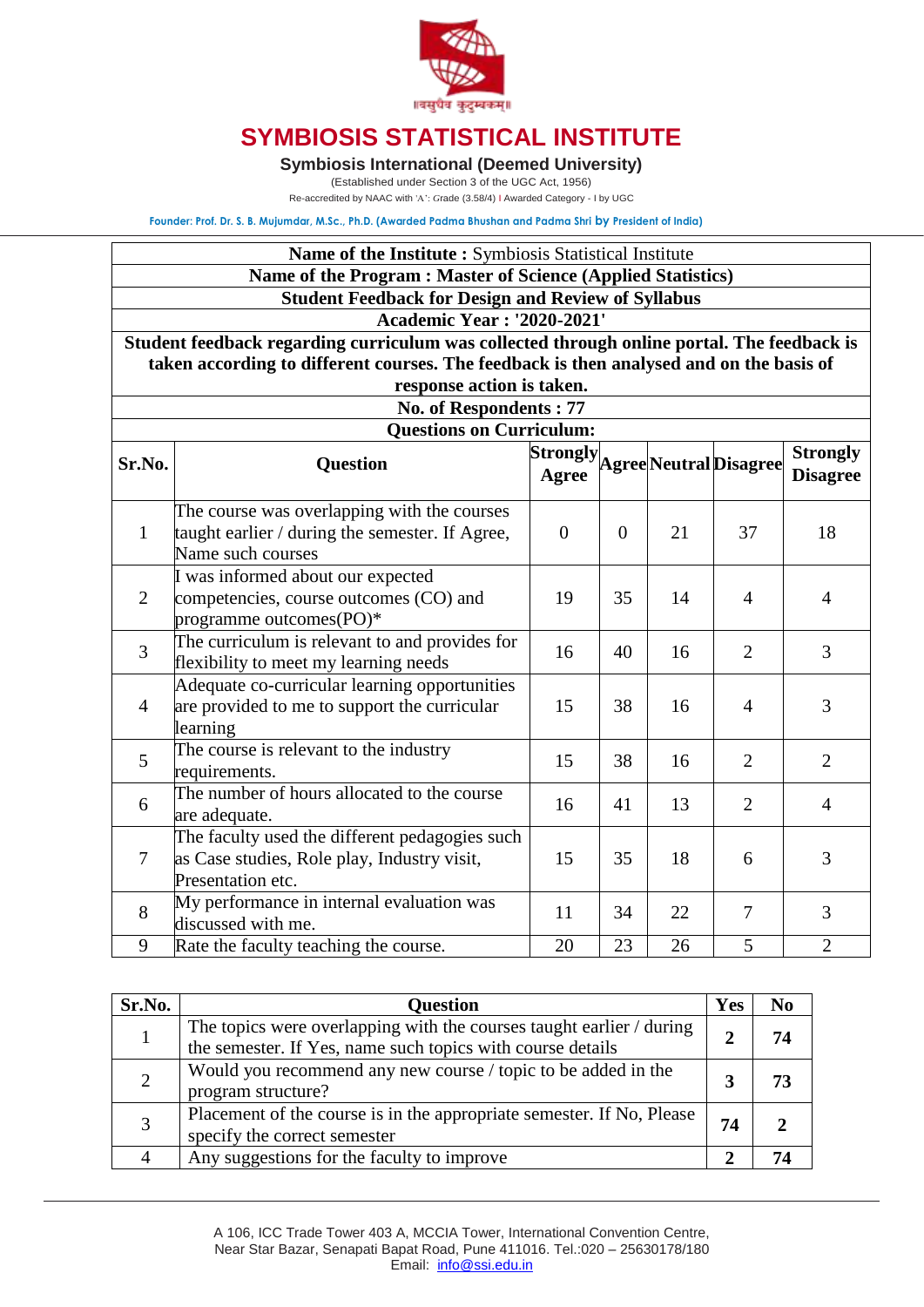

**Symbiosis International (Deemed University)**

(Established under Section 3 of the UGC Act, 1956)

Re-accredited by NAAC with 'A': *G*rade (3.58/4) I Awarded Category - I by UGC

**Founder: Prof. Dr. S. B. Mujumdar, M.Sc., Ph.D. (Awarded Padma Bhushan and Padma Shri by President of India)**

#### **Faculty Feedback %**

| <b>Parameter</b>   | <b>Strongly</b><br>Agree | Agree | <b>Neutral</b> | <b>Disagree</b> | <b>Strongly</b><br><b>Disagree</b> | <b>Total</b> |
|--------------------|--------------------------|-------|----------------|-----------------|------------------------------------|--------------|
| <b>Flexibility</b> | 83.33                    | 16.67 | 0.00           | 0.00            | 0.00                               | 100.00       |
| <b>Support</b>     | 66.67                    | 33.33 | 0.00           | 0.00            | 0.00                               | 100.00       |
| <b>Motivation</b>  | 16.67                    | 66.67 | 16.67          | 0.00            | 0.00                               | 100.00       |
| <b>Relevance</b>   | 83.33                    | 16.67 | 0.00           | 0.00            | 0.00                               | 100.00       |



|                | Name of the Institute: Symbiosis Statistical Institute                                          |                                   |                |                   |                 |                                    |  |  |
|----------------|-------------------------------------------------------------------------------------------------|-----------------------------------|----------------|-------------------|-----------------|------------------------------------|--|--|
|                | Name of the Program: Master of Science (Applied Statistics)                                     |                                   |                |                   |                 |                                    |  |  |
|                | <b>Faculty Feedback for Design and Review of Syllabus</b>                                       |                                   |                |                   |                 |                                    |  |  |
|                |                                                                                                 | <b>Academic Year: '2020-2021'</b> |                |                   |                 |                                    |  |  |
|                | Faculty feedback regarding curriculum was collected through online portal. This is then         |                                   |                |                   |                 |                                    |  |  |
|                | collated and discussed within the institute.                                                    |                                   |                |                   |                 |                                    |  |  |
|                |                                                                                                 | No. of Respondents: 06            |                |                   |                 |                                    |  |  |
|                |                                                                                                 | <b>Questions on Curriculum:</b>   |                |                   |                 |                                    |  |  |
| Sr.No.         | <b>Question</b>                                                                                 | <b>Strongly</b><br>Agree          | Agree          | <b>Neutral</b>    | <b>Disagree</b> | <b>Strongly</b><br><b>Disagree</b> |  |  |
| 1              | I am given enough freedom to<br>contribute my ideas on<br>curriculum design and<br>development. | 5                                 | 1              | $\Omega$          | $\Omega$        | 0                                  |  |  |
| $\overline{2}$ | The faculty members/teachers<br>are supported with adequate<br>learning resources.              | 4                                 | $\overline{2}$ | $\mathbf{\Omega}$ | $\Omega$        | 0                                  |  |  |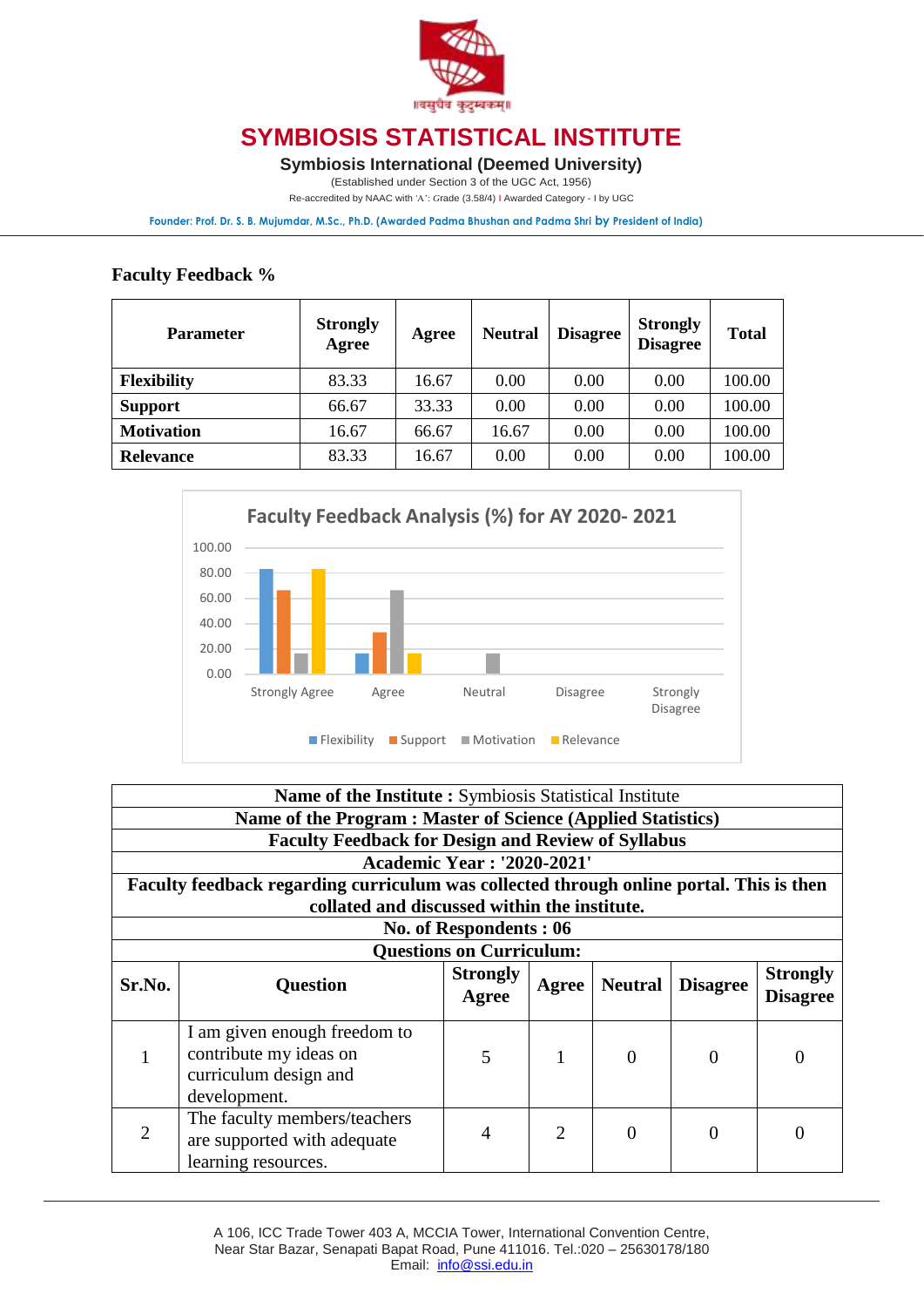

**Symbiosis International (Deemed University)**

(Established under Section 3 of the UGC Act, 1956)

Re-accredited by NAAC with 'A': *G*rade (3.58/4) I Awarded Category - I by UGC

**Founder: Prof. Dr. S. B. Mujumdar, M.Sc., Ph.D. (Awarded Padma Bhushan and Padma Shri by President of India)**

| The faculty members/teachers<br>are encouraged to establish<br>linkages with Industry.                                                             |  |  |  |
|----------------------------------------------------------------------------------------------------------------------------------------------------|--|--|--|
| The syllabus is relevant and<br>adequate in terms of scope,<br>depth, and choice to help<br>develop the required<br>competencies amongst students. |  |  |  |

| Sr.No. | <b>Ouestion</b>                                                                      | <b>Parameters</b> |                | <b>Suggestions</b> |
|--------|--------------------------------------------------------------------------------------|-------------------|----------------|--------------------|
|        |                                                                                      | Yes               | N <sub>0</sub> |                    |
|        | Would you recommend any new<br>course/topic to be added in the<br>program structure? |                   |                |                    |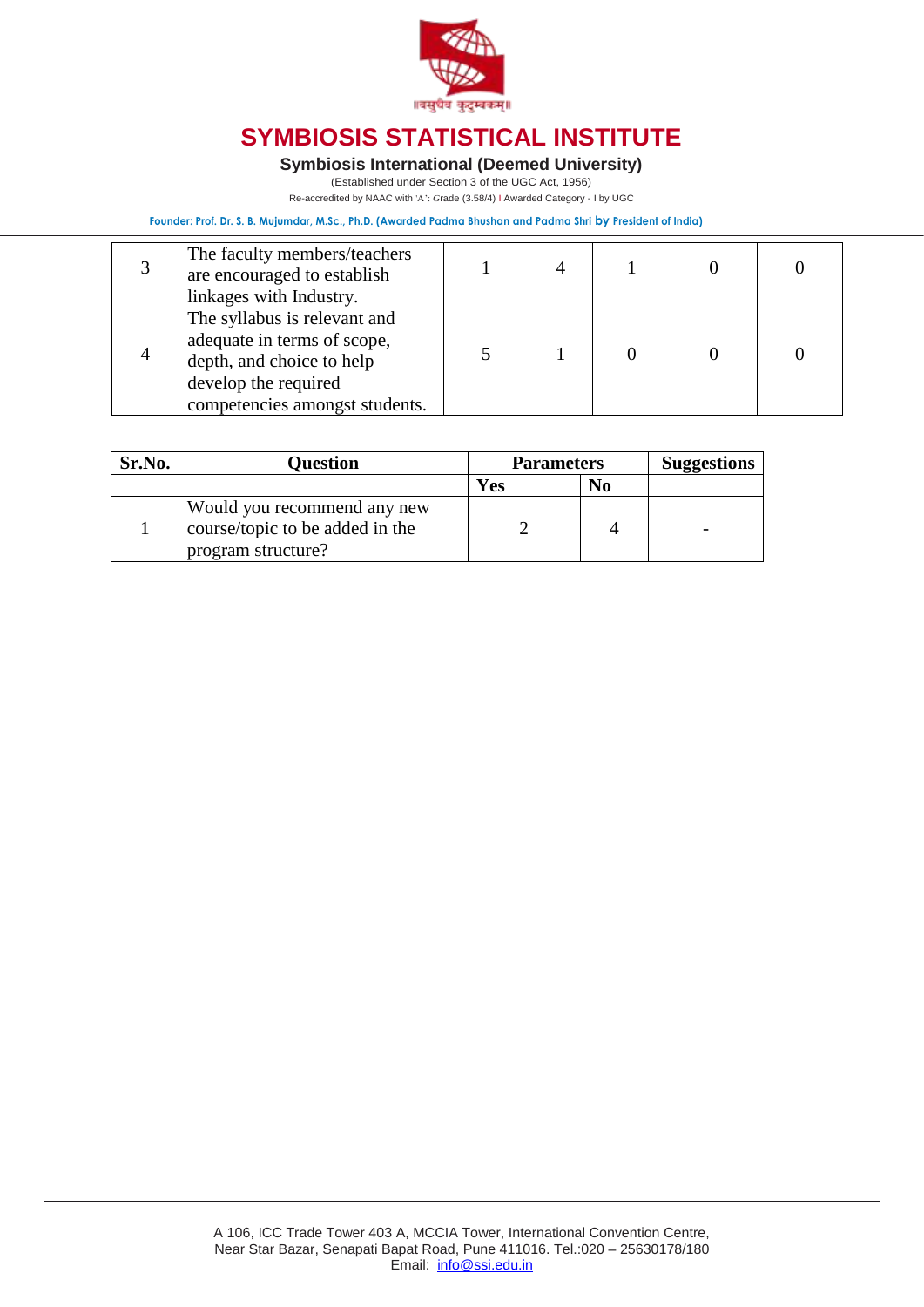

**Symbiosis International (Deemed University)**

(Established under Section 3 of the UGC Act, 1956)

Re-accredited by NAAC with 'A': *G*rade (3.58/4) I Awarded Category - I by UGC

**Founder: Prof. Dr. S. B. Mujumdar, M.Sc., Ph.D. (Awarded Padma Bhushan and Padma Shri by President of India)**

#### **Employer/ Industry Experts Feedback %**

| <b>Parameter</b>                | <b>Strongly</b><br>Agree | Agree | <b>Neutral</b> | <b>Disagree</b> | <b>Strongly</b><br><b>Disagree</b> | <b>Total</b> |
|---------------------------------|--------------------------|-------|----------------|-----------------|------------------------------------|--------------|
| <b>Holistic</b>                 | 50.00                    | 50.00 | 0.00           | 0.00            | 0.00                               | 100.00       |
| knowledge, skills and<br>values | 50.00                    | 50.00 | 0.00           | 0.00            | 0.00                               | 100.00       |
| <b>Adaptability</b>             | 33.33                    | 66.67 | 0.00           | 0.00            | 0.00                               | 100.00       |
| <b>Employability</b>            | 50.00                    | 33.33 | 16.67          | 0.00            | 0.00                               | 100.00       |



|        | <b>Name of the Institute:</b> Symbiosis Statistical Institute                       |                                                  |       |                |                 |                  |  |  |
|--------|-------------------------------------------------------------------------------------|--------------------------------------------------|-------|----------------|-----------------|------------------|--|--|
|        | Name of the Program : Master of Science (Applied Statistics)                        |                                                  |       |                |                 |                  |  |  |
|        | <b>Employer Feedback for Design and Review of Syllabus</b>                          |                                                  |       |                |                 |                  |  |  |
|        |                                                                                     | <b>Academic Year: '2020-2021'</b>                |       |                |                 |                  |  |  |
|        | Employer feedback regarding curriculum was collected through online links forwarded |                                                  |       |                |                 |                  |  |  |
|        | to different Employer on their mail. All respondents forms were then compiled and   |                                                  |       |                |                 |                  |  |  |
|        |                                                                                     | verified by faculty in charge of Placement Cell. |       |                |                 |                  |  |  |
|        |                                                                                     | No. of Respondents: 06                           |       |                |                 |                  |  |  |
|        |                                                                                     | <b>Questions on Curriculum:</b>                  |       |                |                 |                  |  |  |
| Sr.No. | <b>Question</b>                                                                     | <b>Strongly</b>                                  | Agree | <b>Neutral</b> | <b>Disagree</b> | <b>Strongly</b>  |  |  |
|        |                                                                                     | Agree                                            |       |                |                 | <b>Disagree</b>  |  |  |
|        | The curriculum has a                                                                |                                                  |       |                |                 |                  |  |  |
|        | good blend of theory                                                                | 3                                                | 3     | $\Omega$       | $\Omega$        | $\left( \right)$ |  |  |
|        | and practical aspects                                                               |                                                  |       |                |                 |                  |  |  |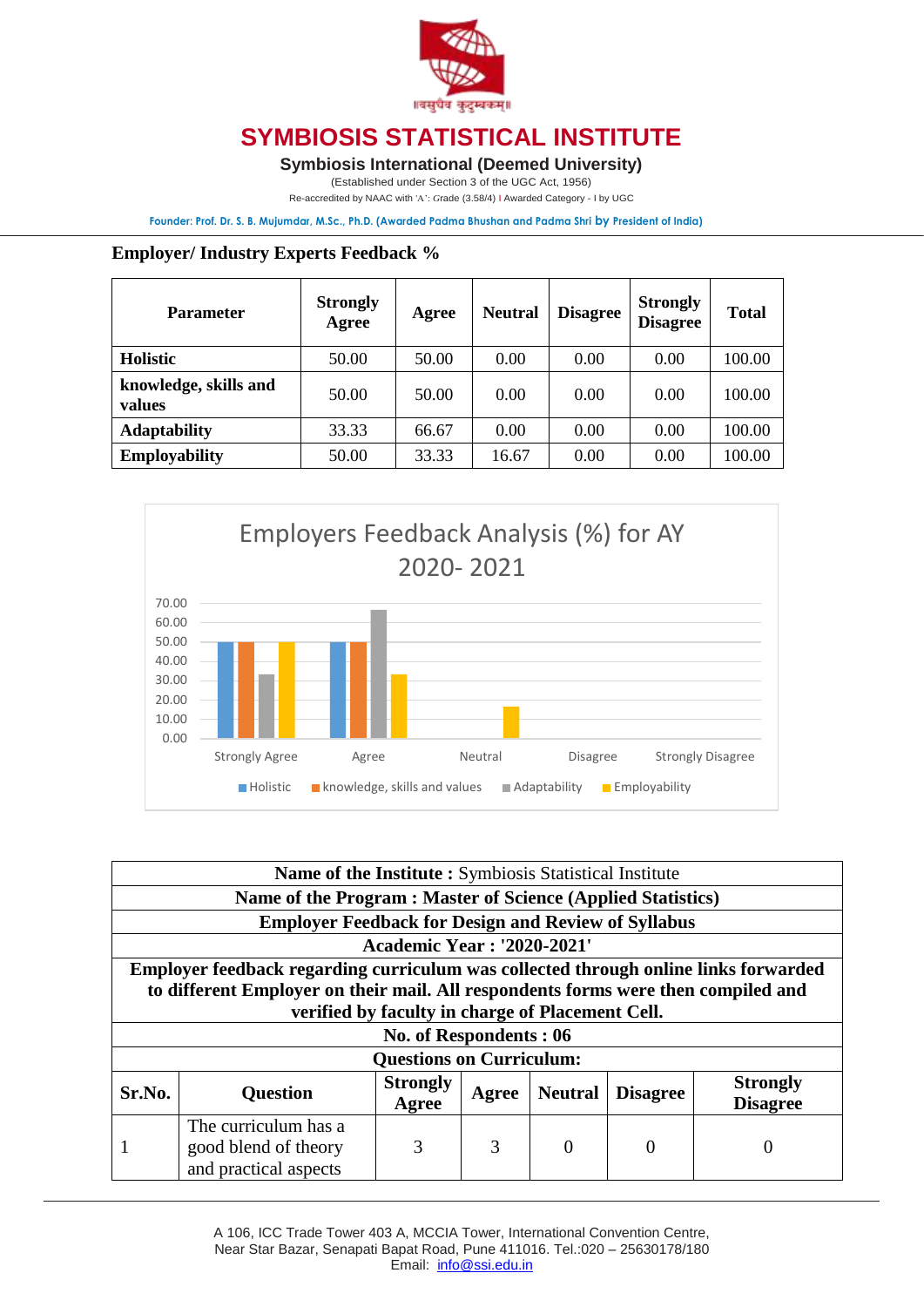

**Symbiosis International (Deemed University)**

(Established under Section 3 of the UGC Act, 1956)

Re-accredited by NAAC with 'A': *G*rade (3.58/4) I Awarded Category - I by UGC

**Founder: Prof. Dr. S. B. Mujumdar, M.Sc., Ph.D. (Awarded Padma Bhushan and Padma Shri by President of India)**

|   | The students of the<br>programme are<br>adequately trained in<br>terms of knowledge,<br>skills and values                               | 3              | 3              | $\Omega$ | $\Omega$ |  |
|---|-----------------------------------------------------------------------------------------------------------------------------------------|----------------|----------------|----------|----------|--|
| 3 | The students of the<br>programme<br>demonstrates the ability<br>to learn new things<br>quickly, to adapt, to the<br>dynamic environment | $\overline{2}$ | $\overline{4}$ | $\Omega$ | $\theta$ |  |
| 4 | The courses offered in<br>the Institute have<br>relevance to societal<br>needs and employment<br>potential.                             | 3              | 2              |          |          |  |

| Sr.No. | <b>Ouestion</b>                         | <b>Parameters</b> |                | <b>Suggestions</b>            |
|--------|-----------------------------------------|-------------------|----------------|-------------------------------|
|        |                                         | Yes               | N <sub>0</sub> |                               |
|        | Would you recommend any new             |                   |                | <b>CSR</b> and Sustainability |
|        | course/topic to be added in the program | $\mathcal{D}$     |                | Application of statistics for |
|        | structure?                              |                   |                | forecasting & analytics       |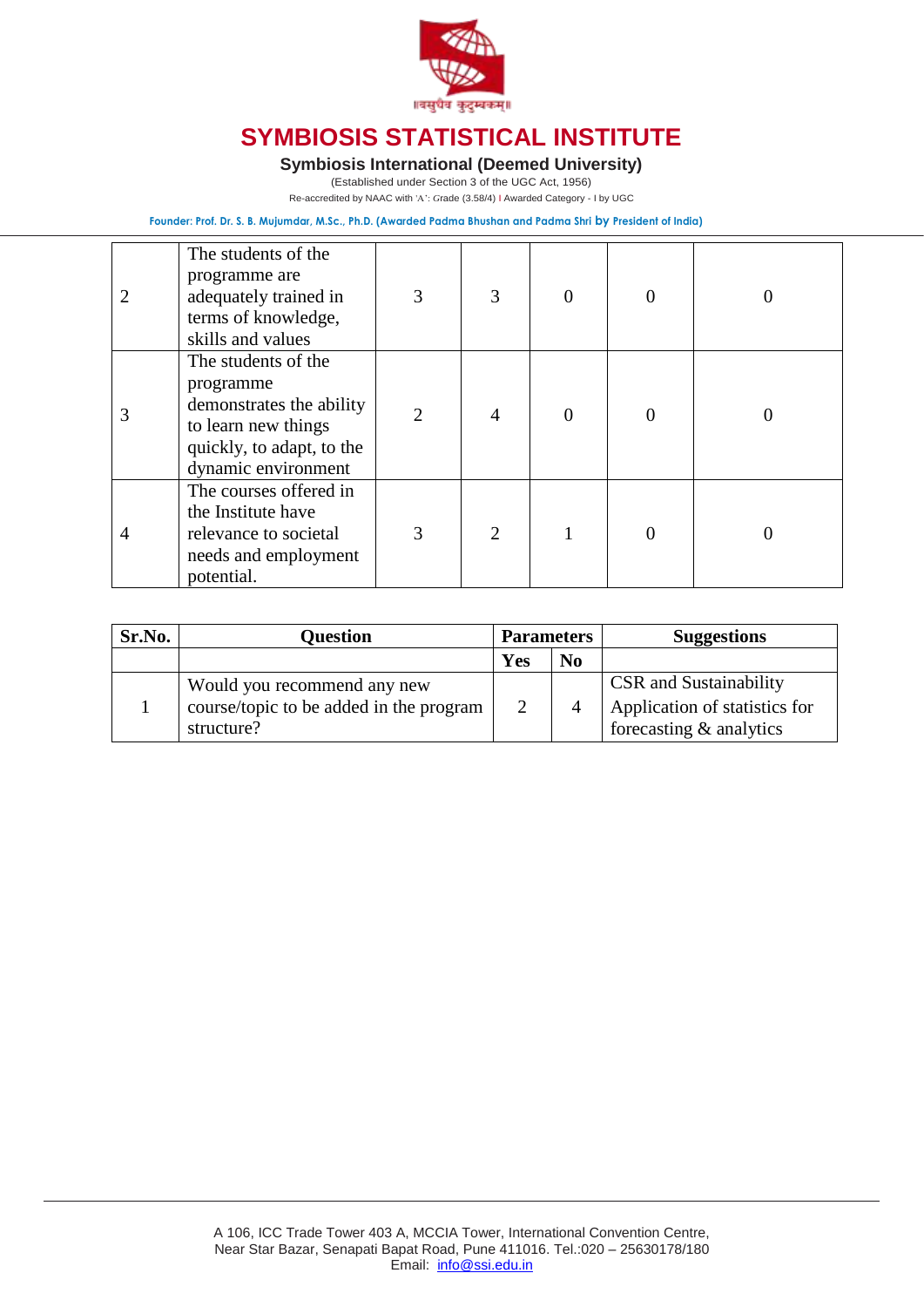

**Symbiosis International (Deemed University)**

(Established under Section 3 of the UGC Act, 1956)

Re-accredited by NAAC with 'A': *G*rade (3.58/4) I Awarded Category - I by UGC

**Founder: Prof. Dr. S. B. Mujumdar, M.Sc., Ph.D. (Awarded Padma Bhushan and Padma Shri by President of India)**

#### **Alumni Feedback %**

| <b>Parameter</b>                       | <b>Strongly</b><br>Agree | Agree | <b>Neutral</b> | <b>Disagree</b> | <b>Strongly</b><br><b>Disagree</b> | <b>Total</b> |
|----------------------------------------|--------------------------|-------|----------------|-----------------|------------------------------------|--------------|
| Adequate for the job<br>roles          | 23.08                    | 46.15 | 30.77          | 0.00            | 0.00                               | 100.00       |
| <b>Promotes learning</b><br>experience | 27.27                    | 54.55 | 18.18          | 0.00            | 0.00                               | 100.00       |
| <b>Employment potential</b>            | 21.43                    | 71.43 | 7.14           | 0.00            | 0.00                               | 100.00       |
| <b>Involvement</b>                     | 38.46                    | 38.46 | 15.38          | 0.00            | 7.69                               | 100.00       |



| Name of the Institute: Symbiosis Statistical Institute                                   |                                                                                                                   |                          |       |                             |                 |                                    |  |
|------------------------------------------------------------------------------------------|-------------------------------------------------------------------------------------------------------------------|--------------------------|-------|-----------------------------|-----------------|------------------------------------|--|
| Name of the Program : Master of Science (Applied Statistics)                             |                                                                                                                   |                          |       |                             |                 |                                    |  |
| <b>Alumni Feedback for Design and Review of Syllabus</b>                                 |                                                                                                                   |                          |       |                             |                 |                                    |  |
|                                                                                          | <b>Academic Year: '2020-2021'</b>                                                                                 |                          |       |                             |                 |                                    |  |
| Alumni feedback regarding curriculum was collected through online links forwarded to     |                                                                                                                   |                          |       |                             |                 |                                    |  |
| different Alumni on their mail. All respondents forms were then compiled and verified by |                                                                                                                   |                          |       |                             |                 |                                    |  |
| faculty in charge of Alumni Cell.                                                        |                                                                                                                   |                          |       |                             |                 |                                    |  |
| No. of Respondents: 13                                                                   |                                                                                                                   |                          |       |                             |                 |                                    |  |
| <b>Questions on Curriculum:</b>                                                          |                                                                                                                   |                          |       |                             |                 |                                    |  |
| Sr.No.                                                                                   | <b>Question</b>                                                                                                   | <b>Strongly</b><br>Agree | Agree | <b>Neutral</b>              | <b>Disagree</b> | <b>Strongly</b><br><b>Disagree</b> |  |
|                                                                                          | The institute curriculum has<br>prepared me adequately for the<br>job roles, I have handled and<br>been handling. | 3                        | 6     | $\overline{A}$              | $\Omega$        | $\theta$                           |  |
| $\overline{2}$                                                                           | The curriculum of the program<br>is well designed and promotes                                                    | 3                        | 6     | $\mathcal{D}_{\mathcal{L}}$ | $\Omega$        | 0                                  |  |